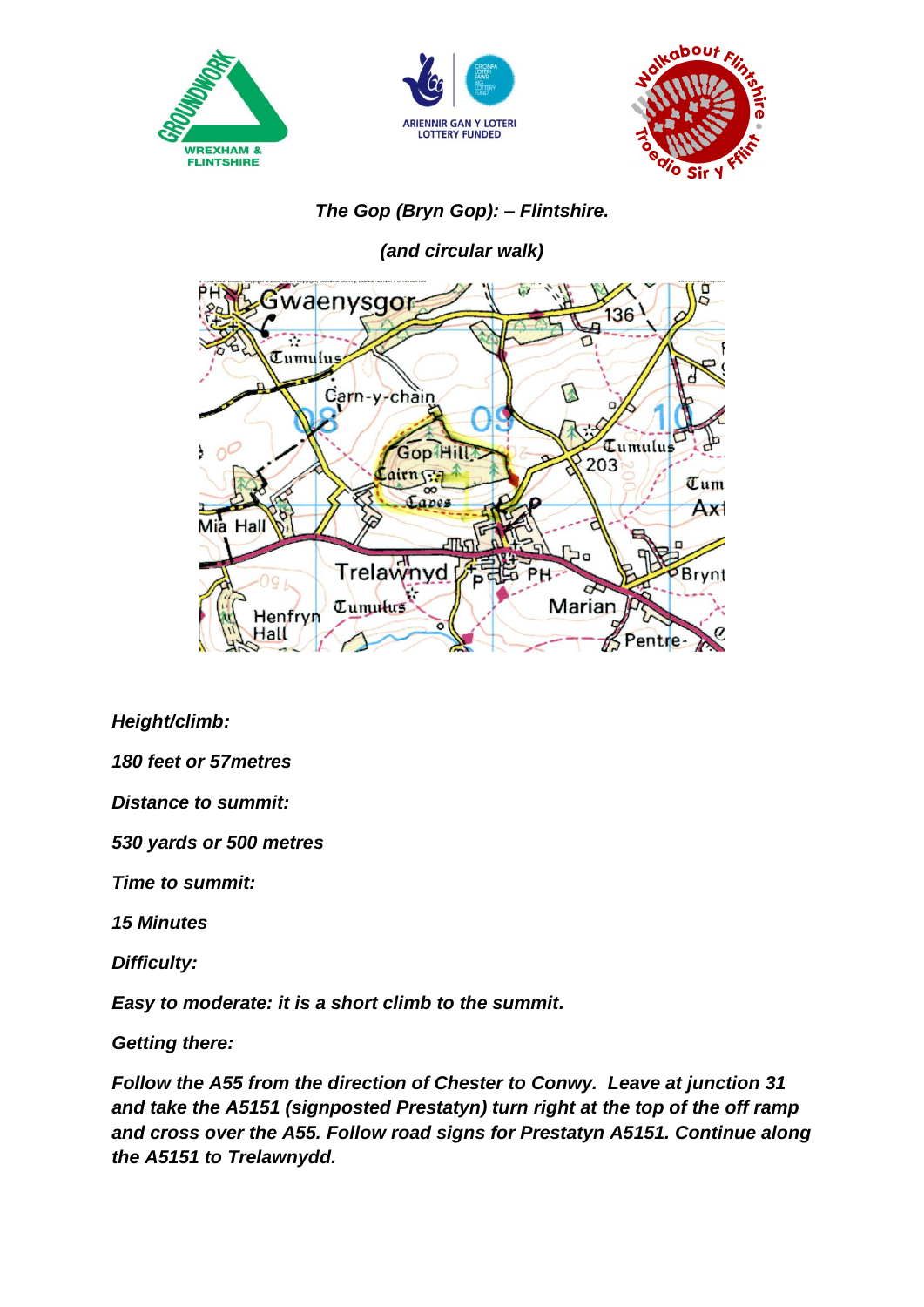*On entering the village, take the right turn into High Street.*

*Parking:*

*Parking is free in the public car park on the right hand side.*

*The Area*

*There is an information board in the car park which gives lots of information about the Gop and surrounding area.*

*Also go to [www.flintshire.gov.uk/history](http://www.flintshire.gov.uk/history) for more information.*

*Directions.*

Leave the car park into High Street and turn right. In about 200 yards, there is a *lane on the left between the houses (signposted as a public footpath).*



*Walk up the lane until you reach the gates of a large white house. Continue across their lawn to a stone stile set in the wall opposite. Climb the stile into the field and follow the path until you reach a sign post.*

*Take the path to the right signed Bryn Gop and then bear left up the slope until you reach a bench next to a kissing gate. Pass through the gate (signed Gop Hill) and pass through the blackthorn thicket.*

*After leaving the thicket follow the path to the left to reach the summit.*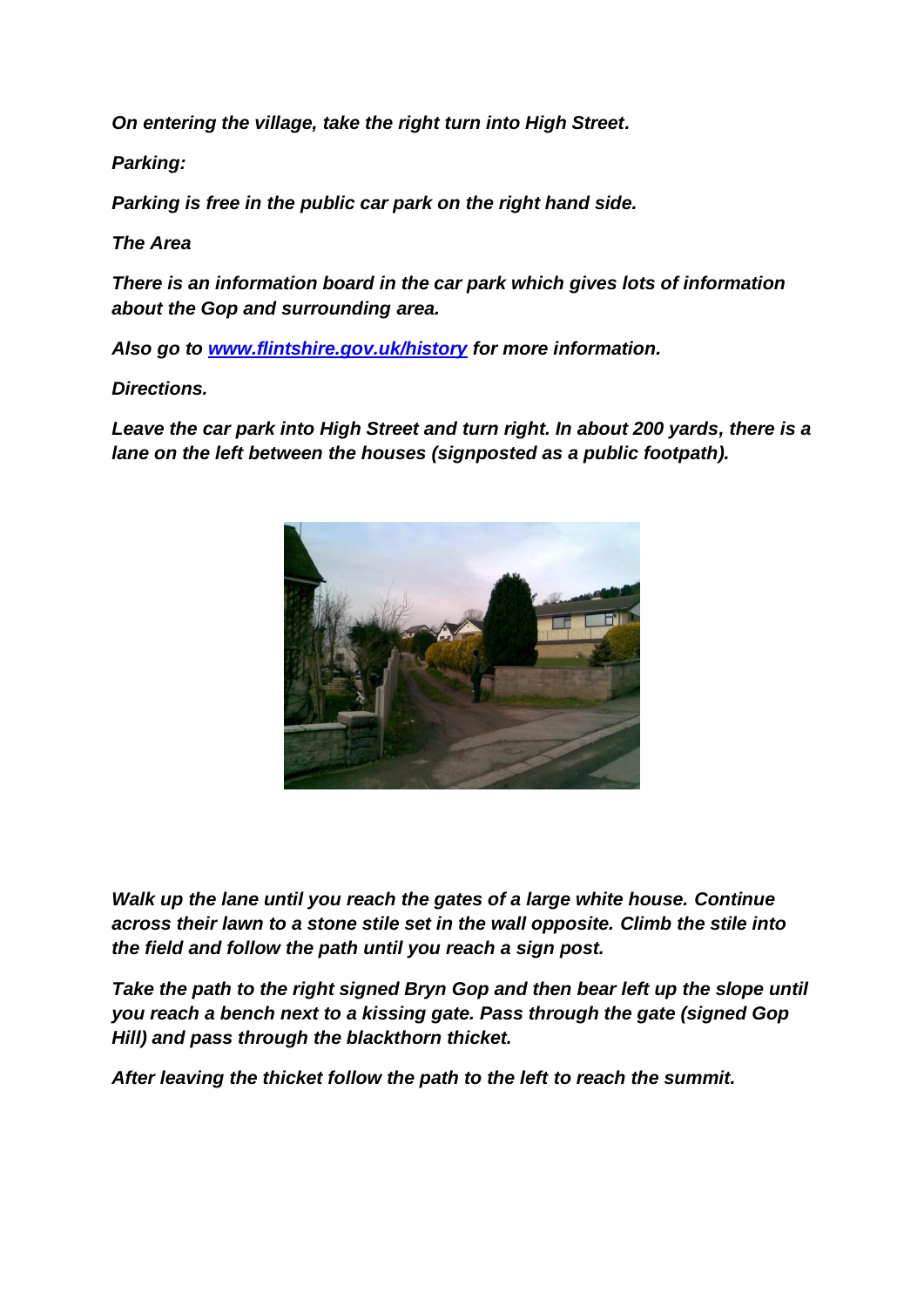*At the summit:*

*You will have some stunning views of the surrounding area. Your panorama will take in The Clwydian Range (south), Clwyd Valley (west) leading out to the coastal plain and Wirral/Hilbre Island (east).*



## *Return walk.*

*You may return to the car park by retracing your ascent. However there is a circular walk which is recommended.*

*Circular Walk – about 1 hour. (1.5 miles or 2.4 kms)*

*Rather than return to the car park, retrace your steps through the gate and downhill to the signpost and then turn right (the one after the gate) and follow the path to your right.*

*Very soon you will see a limestone outcrop to your right although this is sometimes obscured by the gorse bushes. Here are some caves; take time to explore but be careful not to enter*

*Q1. How do you think that the limestone caves were formed?*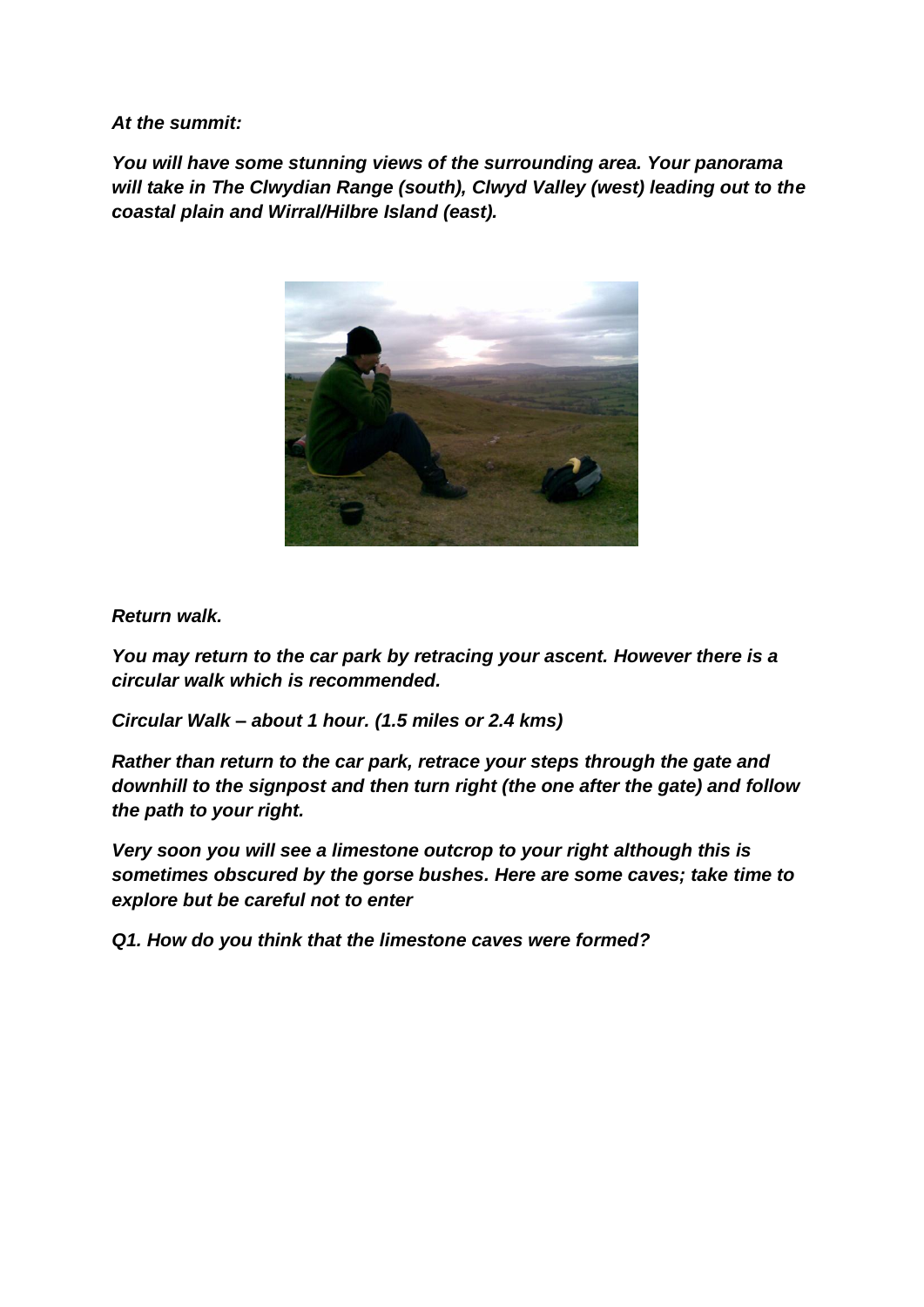

*Return to the path and continue to your right (towards the farm buildings) until you see a disused dovecot to your left. Drop down from the path to explore.*

*Q2. What do you think the dovecot was used for?*



*Return to the path by keeping the farm and fence on your left. There is a gap in the gorse, next to the fence. The path drops down to a metal kissing gate and after that follow the path to the right (ignore the kissing gate to your left).*

*You will soon see a metal gate. Bear left here and follow the lower path, keeping the woods to your right. After crossing two stiles you will see some farm buildings on your left.*

*Look for the Millenium Trail sign post and follow in the direction of Trelawnydd. After the second kissing gate you will follow the path with a*